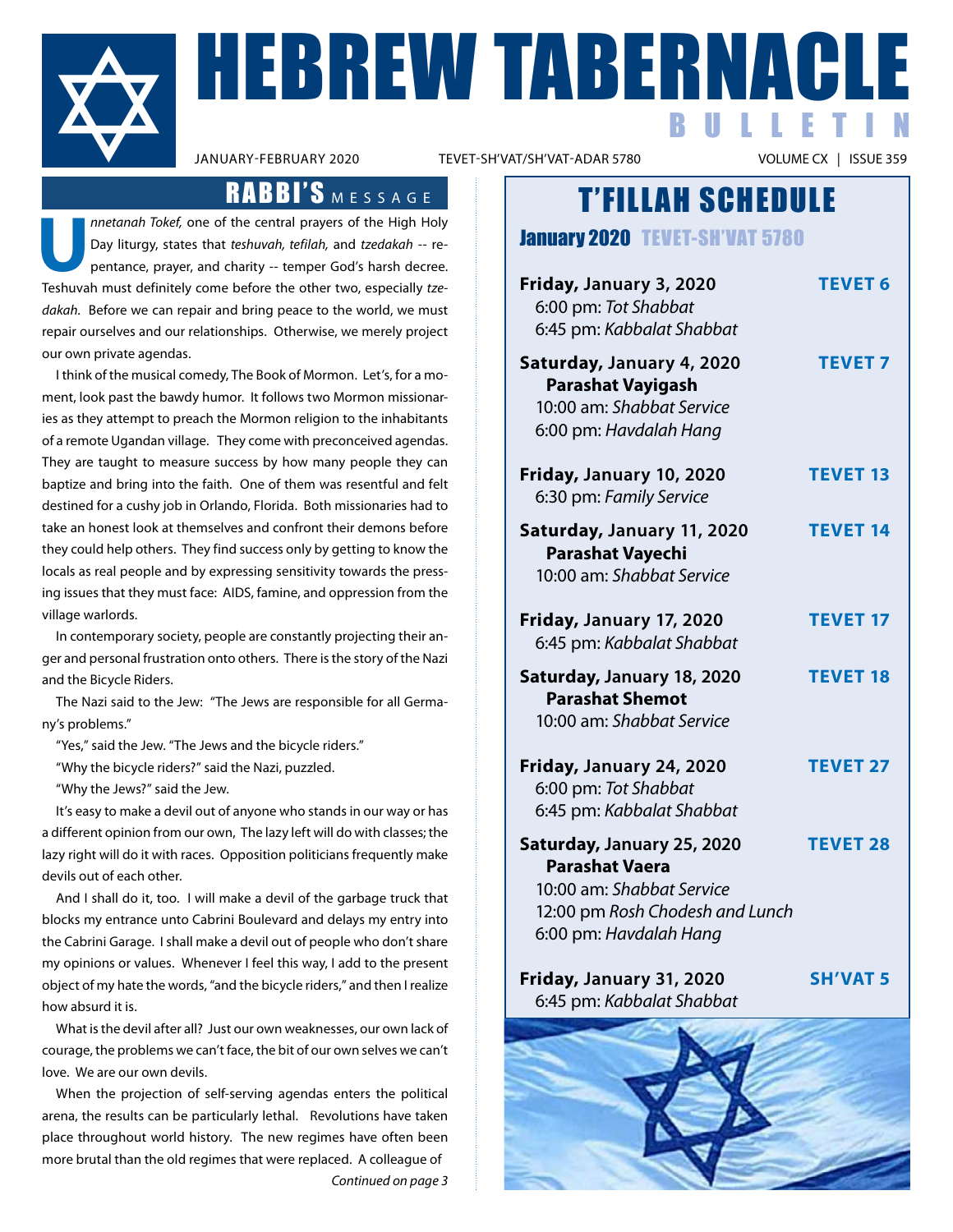

## HEBREW TABERNACLE **CONGREGATION**

*A Liberal Congregation & Progressive Community Center*

| rebjeff2028@gmail.com                                             |  |  |
|-------------------------------------------------------------------|--|--|
|                                                                   |  |  |
|                                                                   |  |  |
|                                                                   |  |  |
|                                                                   |  |  |
|                                                                   |  |  |
| Joanhtpres@gmail.com                                              |  |  |
|                                                                   |  |  |
|                                                                   |  |  |
| dennykelk@gmail.com                                               |  |  |
|                                                                   |  |  |
| mkleinnyc@rcn .com                                                |  |  |
|                                                                   |  |  |
| jentalansky@gmail.com                                             |  |  |
|                                                                   |  |  |
|                                                                   |  |  |
| sarasilver7@gmail.com                                             |  |  |
|                                                                   |  |  |
| desma.holcomb@gmail.com                                           |  |  |
|                                                                   |  |  |
| susan_gellert@yahoo.com                                           |  |  |
| Diana Douglas Sisterhood President                                |  |  |
|                                                                   |  |  |
| dianaddouglas@hotmail.com                                         |  |  |
|                                                                   |  |  |
| Hilary Zatz  Chair, Chesed Committee                              |  |  |
| htoffice@nyc.rr.com                                               |  |  |
| Hebrew School Committee  Sara Silver & Loren Christian            |  |  |
| Sarasilver7@gmail.com and lchristian@muzosa.com                   |  |  |
|                                                                   |  |  |
| Gold Wing Curators Harriet Bailer, Diana Douglas & Regina Gradess |  |  |
| EHBailer@aol.com;dianaddouglas@hotmail.com                        |  |  |
| ReginaG99@gmail.com                                               |  |  |
|                                                                   |  |  |
| jentalansky@gmail.com                                             |  |  |
| Sheldon Koy  Administrative Director/Educator                     |  |  |
| skhspr@gmail.com                                                  |  |  |
|                                                                   |  |  |
|                                                                   |  |  |
| htoffice@nyc.rr.com                                               |  |  |
|                                                                   |  |  |
| htoffice@nyc.rr.com                                               |  |  |
|                                                                   |  |  |

Web address: *www.hebrewtabernacle.org* Published bi-monthly by the

Hebrew Tabernacle of Washington Heights 551 Fort Washington Avenue New York, NY 10033-1908



**212-568-8304** 212-927-5428 *fax* htoffice@nyc.rr.com a member of the Union for Reform Judaism

## T'FILLAH SCHEDULE

| <b>February 2020 SH'VAT-ADAR 5780</b><br>Saturday, February 1, 2020<br><b>Parashat Bo</b><br>10:00 am: Shabbat Service | <b>SH'VAT 6</b>  |
|------------------------------------------------------------------------------------------------------------------------|------------------|
| Friday, February 7, 2020<br>6:30 pm: Family Service                                                                    | <b>SH'VAT 12</b> |
| Saturday, February 8, 2020<br><b>Parashat Beshalach</b><br>10:00 am: Shabbat Service                                   | <b>SH'VAT 13</b> |
| Friday, February 14, 2020<br>6:00 pm: Tot Shabbat<br>6:45 pm: Kabbalat Shabbat                                         | <b>SH'VAT 19</b> |
| Saturday, February 15, 2020<br><b>Parashat Yitro</b><br>10:00 am: Shabbat Service                                      | <b>SH'VAT 20</b> |
| Friday, February 21, 2020<br>6:45 pm: Kabbalat Shabbat                                                                 | <b>SH'VAT 26</b> |
| Saturday, February 22, 2020<br><b>Parashat Mishpatim</b><br>10:00 am: Shabbat Service                                  | <b>SH'VAT 27</b> |
| Friday, February 28, 2020<br>6:00 pm: Tot Shabbat<br>6:45 pm: Kabbalat Shabbat                                         | <b>ADAR3</b>     |
| Saturday, February 29, 2020<br><b>Parashat Terumah</b><br>10:00 am: Shabbat Service<br>6:00 pm: Havdalah Hang          | <b>ADAR4</b>     |

# SAVE THE DATE

CONGREGATIONAL/ COMMUNITY SEDER

Wednesday, April 8, 2020 *(First Seder)*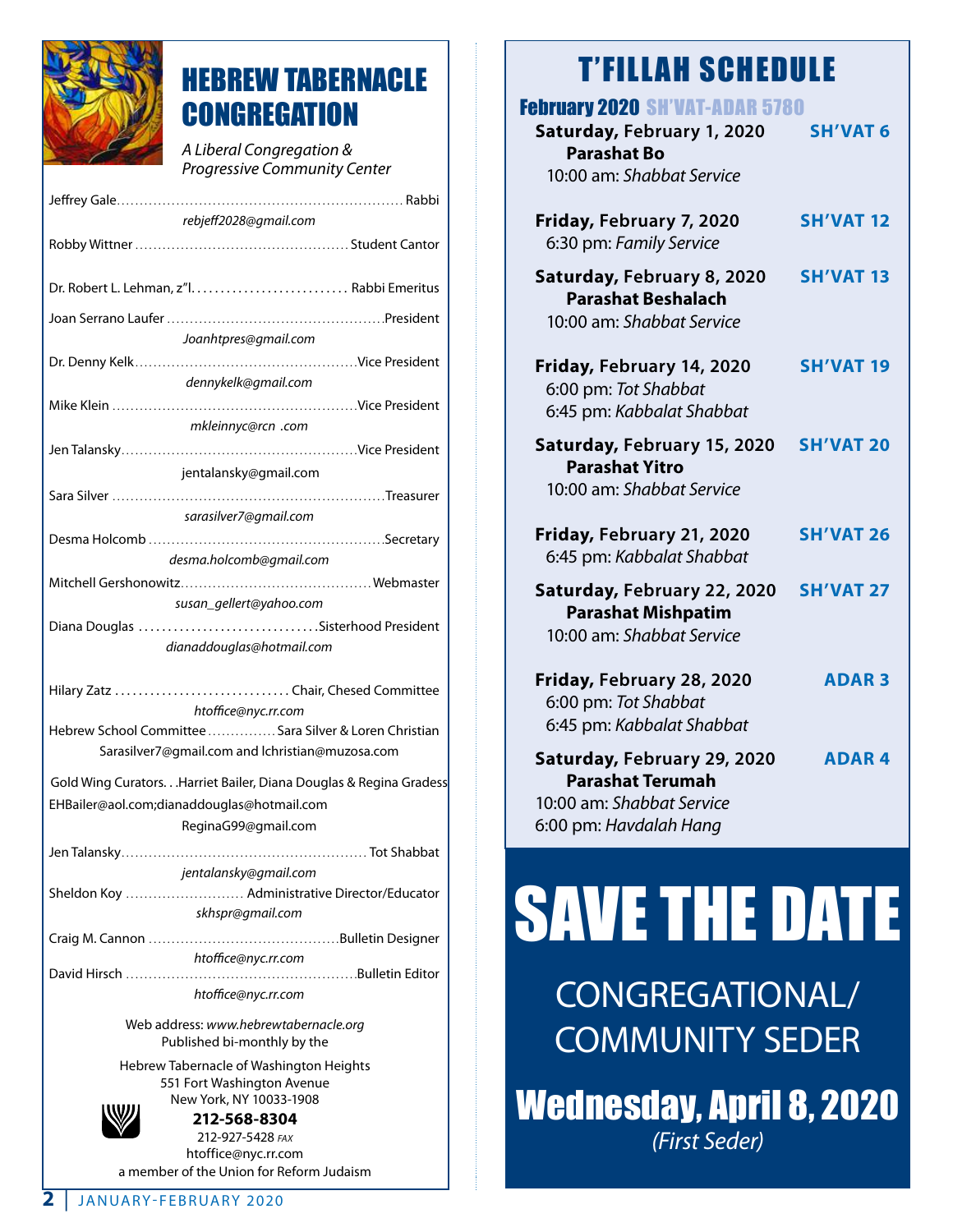#### RABBI'S Message

#### *Continued from page 1*

mine once said, "No matter how you cut the salami, it's still the same salami. Most revolutions cut the salami in different slices, but what they deal out is the same--adjustments to consumerisms and comfort, and redirection of aggression, not its elimination. This explains why many revolutions go wrong. The ideals are fine, but they can never flower, because they are hijacked by the ego."

During the summer, Democratic Party candidates for president of the United States debated the issues of the day. While there was much rhetoric about social revolution and restructuring the status quo, the debates were really about cutting the salami. While candidates addressed affordable health care and adding years to life, government by itself cannot provide a lasting solution to the spiritual malaise in American society and add life to our years. We need religion.

While candidates provided competing plans to improve the lot of the working class, to end gender and racial inequality, to provide a more humane immigration system, and to reduce gun violence, no political system can eradicate greed, violence, and "hatred of the other" which is indelibly etched on so many human hearts. We need religion. Politicians offer to slice the salami in different ways, but we need religious leaders and faith communities to totally change the salami. Religious institutions can begin changing the salami by functioning as counter-cultures. Instead of mirroring the crass materialism of the surrounding society and judging people by the size of their pocketbooks, their mission is to bring people in on their own terms. Instead of mirroring the intolerance and tribalism of the wider community, religious institutions must open their doors to all individuals and value their special gifts without regard to ethnic origin, gender, sexual orientation, or physical and mental disabilities. Instead of mirroring the coldness and spiritual emptiness of secular society, religious institutions must encourage its members to grow in their kindness and compassion and to become better people. Genuine revolution in society will only occur when religious institutions demand high ethical standards of their members and encourage each of them to revolutionize themselves from within.

*Teshuvah* must come before *tzedakah*. Before we can presume to change our communities, we need to first change ourselves. The late 18th and early 19th century Hasidic rabbi, Simcha Bunim, teaches: "When a man has made peace within himself, he will be able to make peace in the whole world." Or more simply put in a popular song, "Learning to love yourself is the greatest gift of all."





*From left, proudly posing with Robby, are dad Steven Wittner, wife Alexandra, mom Amy Wittner, and sister Alison.*

On November 13, 2019, a number of Hebrew Tabernacle congregants, family members, and friends gathered for Student Cantor Robby Wittner's magnificent Senior Recital at Hebrew Union College.

## Clergy Search Begins

As you read in President Laufer's letter in November (and her article in this Bulletin), the Board of Trustees has undertaken a search to hire a part-time rabbi or a part-time cantor (and, if fiscally possible, a rabbinical or cantorial student). The new clergy would begin her/his tenure July 1, and at that point, Rabbi Gale's role would change further. The student's tenure begins in the fall.

President Laufer has appointed two Search Committees, which are diverse and representative of our current membership and leaders:

PT Rabbi Search Committee: Denny Kelk, Chair; Rita Hamburgh, Vice-Chair; Kate Sussman, Justin Shames, Desma Holcomb, Mark Hamburgh, Diana Douglas, Ralph Selig and Steve Wittner.

PT Cantor Search Committee: Jen Talansky, Chair; Deb Canning, Vice Chair; Paul Glassman, Vice Chair; Susan Gellert, Hilary Zatz, Amy Wittner, Ralph Selig, Melanie Klein.

#### **Reform Judaism's Search Process**

Both the Search Committees have submitted applications and job descriptions to the Reform Judaism clergy hiring coordinators because the hiring of Reform clergy has its own protocols. All congregations seeking clergy operate through hiring website listings of rabbinic or cantorial job openings available only to Reform clergy candidates.

For rabbis, the coordinating Rabbinic Placement Commission is a joint project of the Central Conference of American [Reform] Rabbis, the Union of Reform Judaism (URJ) and the Hebrew Union College (HUC) [seminary]. For cantors, the Joint Cantorial Placement Commission is a shared project of the American Conference of [Reform] Cantors, the URJ, the HUC and the Debbie Friedman School of Sacred Music.

Continued on page 7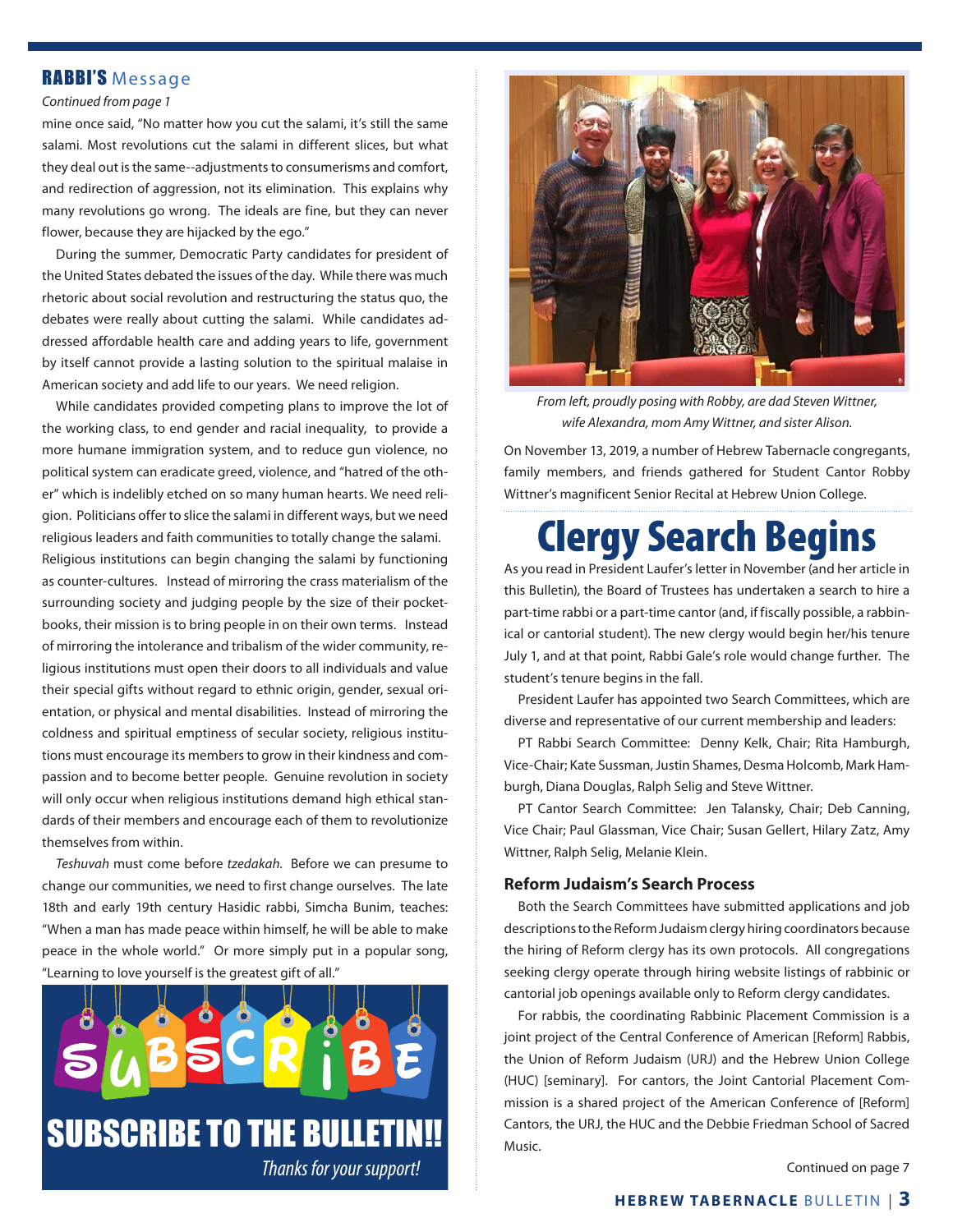## **THANK YOU**

#### **WE GRATEFULLY ACKNOWLEDGE THESE RECENT CONTRIBUTIONS:**

#### **8/08/19 –11/15/19**

#### **AIR CONDITIONING RENOVATION FUND**

*received a donation from…*

#### **BEQUESTS FUND**

*received a donation from…* Estate of Ludi Stern

#### **CLERGY ASSIST FUND**

*received a donation from…*

#### **GENERAL FUND – MISC.**

*received a donation from…* Anonymous **General Fund Donation** General Fund Donation Fredy K. Seidel **In honor of Rabbi Gale** 

#### **GENERAL FUND**

*received a donation from…*

Rafael & Susan Rishik In memory of Jacob Rishik

 Martin Englisher Donation covering Air Conditioning Renovation Eve Leopold & Marvin Reinheimer Donation covering Air Conditioning Renovation Joel & Pepy Ettinger Murray Donation covering Air Conditioning Renovation HT Book Club Donation covering Air Conditioning Renovation Pledgeling Foundation Donation covering Air Conditioning Renovation

 $\Delta \geq 2$ 

 Hebrew Tabernacle Sisterhood Assists to cover clergy payroll costs – July/August 2019 Hebrew Tabernacle Sisterhood Assists to cover clergy payroll costs – September 2019 Desma Holcomb On Kol Nidre, for rabbinic intern salary Joshua Kotzin & Dorian Karchmar **Assists to cover rabbinic intern payroll costs** Assists to cover rabbinic intern payroll costs

 Joseph & Joan Serrano Laufer Donation in honor of Mahjong Club Mahjong Players **Donation from Mahjong Club players** Donation from Mahjong Club players Cara McIlwaine In honor of Hyman Himmelfarb and Leo Fried Gary Thalheimer **Donation for the honor of an Aliyah** Donation for the honor of an Aliyah

Richard Allman **In memory of the Yahrzeit of Walter Allman** (for A/C fund) Laura Altschuler In memory of the Yahrzeit of William Altschuler Mr. & Mrs. Jerry & Ellen Bergman **In Mexican In Memory of the Yahrzeits of Ilse and Ernest Bergman**  Tara Collins Enter the name of Richard Collins into the Book of Life David Duhan In memory of the Yahrzeits of Sylvia Spector, Bernard Duhan, Fred Duhan & Ruth Duhan Miriam Frank In memory of the Yahrzeit of Adolf Frank for the Hebrew School Fund Charles Friedman In memory of the Yahrzeit of Arthur Friedman John Frolich & Laurie Likoff In memory of the Yahrzeit of Harry Frolich Barry & Irene Gilbert **In memory of the Yahrzeit of Ella Maier** In memory of the Yahrzeit of Ella Maier Edith Strauss - Goldsmith In memory of the Yahrzeit of Kurt Strauss - Goldsmith Barbara Gonzo In memory of the Yahrzeit of Sarah & Sylvia Dlugatch Hannah Hahn In memory of the Yahrzeit of Ida Asch Mark & Rita Hamburgh **In memory of the Yahrzeit of Arthur Berg** In memory of the Yahrzeit of Arthur Berg Ingrid Hirsch In memory of the Yahrzeits of Gertrude & Martin Hirsch Michael & Ellen Hoffman **In memory of the Yahrzeits of Gerda & Carl Ruwalski**n Michael & Carl Ruwalski Pauline Jakobsberg **In memory of the Yahrzeit of Ernest Jokobsberg** In memory of the Yahrzeit of Ernest Jokobsberg Rose Ellen Neidish Enter the name of Steven Neidish into the Book of Life Helen Neuhaus In memory of the Yahrzeit of Rose Leslie Hannelore Noe **In memory of the Yahrzeit of Martha Militzer** Werner & Audrie Rothschild In memory of the Yahrzeit of Dr. Siegmund Rothschild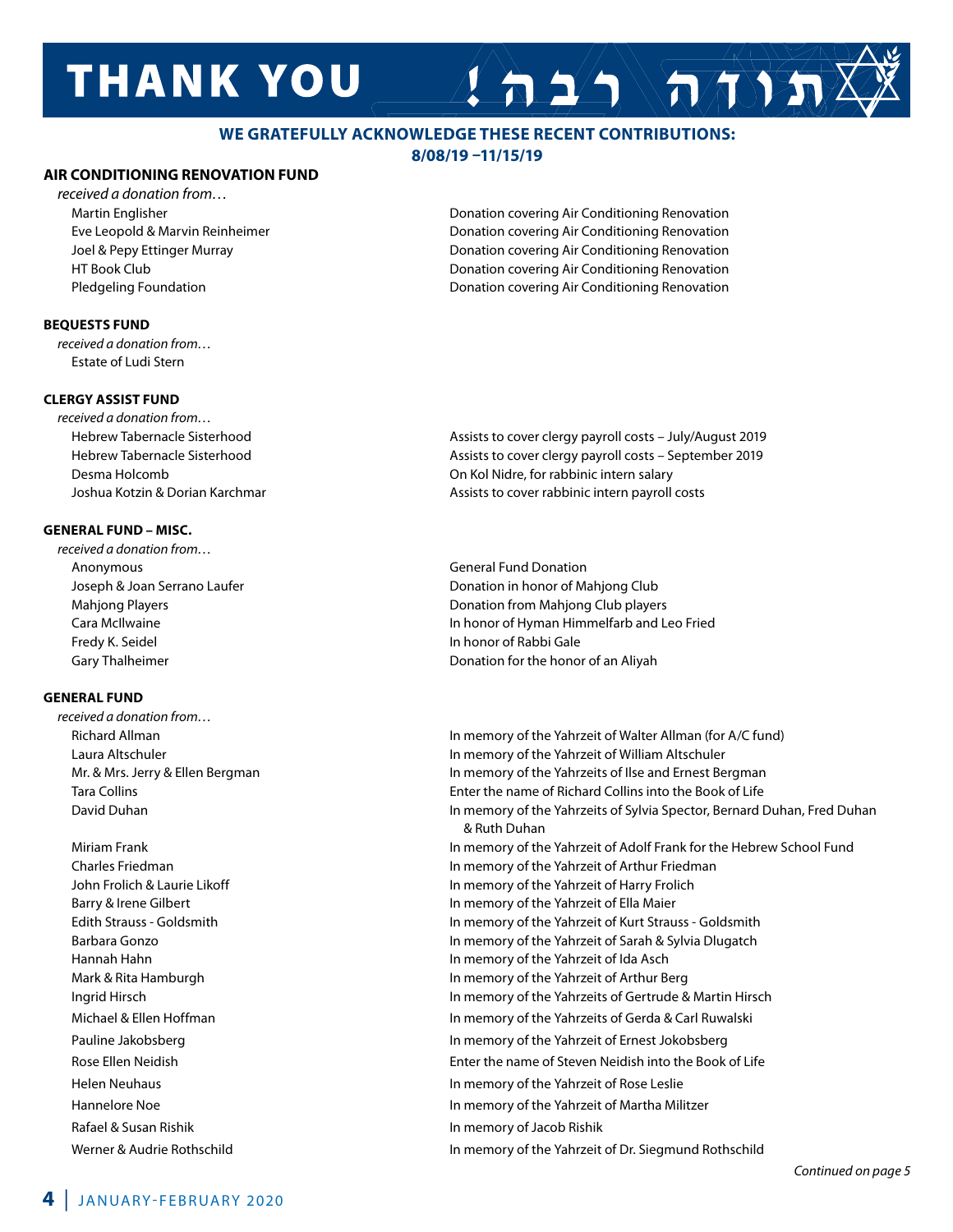## **THANK YOU**



#### Donations

*Continued from page 4*

#### **GENERAL FUND (CONT.)**

Rita & Martin Steiner **In memory of the Yahrzeit of Leo Steiner** In memory of the Yahrzeit of Leo Steiner Larry & Janice Stolzenberg **In memory of the Yahrzeit of Ruth Jost** William Tucker & Hannah Hahn **In Museum 1988** In memory of the Yahrzeit of Ida Asch Robinanne Turiel & Todd Rubinstein **In Markow In Memory of the Yahrzeit of David Turiel** 

#### **HEBREW SCHOOL SCHOLARSHIP FUND**

*received a donation from…* Miriam Frank In memory of Adolf Frank Desma Holcomb Yizkor Donation in honor of Anna, Werner, Judy and Daniel Frank

#### **KOL NIDRE FUND**

*received a donation from…* Anonymous and the contract of the Contract of the Contract of the Contract of the Contract of the Contract of the Contract of the Contract of the Contract of the Contract of the Contract of the Contract of the Contract of Irene Block **Kolly Accord Contract Contract Contract Contract Contract Contract Contract Contract Contract Contract Contract Contract Contract Contract Contract Contract Contract Contract Contract Contract Contract Contrac** Raisa Bogdanova **Kol Nidre Donation** Joanna Cohlan Kol Nidre Donation Bernard Crystal North Communication Communication New York Communication New York Communication Andrew DaSilva & Paula Loscocco New York Nidre Donation Arthur Eisner Kolley and The Control of the Middle Donation Arthur Eisner Kolley and The Middle Donation Mitchell Gershonowitz & Susan Gellert Kol Nidre Donation Lana Glaz **Kol Nidre Donation** Edith Strauss - Goldsmith Kol Nidre Donation Communist Communist Communist Communist Communist Communist Communist Communist Communist Communist Communist Communist Communist Communist Communist Communist Communist Communi Phyllis Gottesman, The Community of the United States of the Midre Donation Mark & Rita Hamburgh **Kol Nidre Donation** Kol Nidre Donation Brian Langus & Andrea Davidoff **Kolley and Access Andrea** Kol Nidre Donation Peter Kohlmann Kol Nidre Donation Joseph & Joan Serrano Laufer Kol Nidre Donation Sharon Lehman Kol Nidre Donation New York 1980 and Kol Nidre Donation Eve Leopold & Marvin Reinheimer **Kol Nidre Donation** Kol Nidre Donation Lois Naftulin Kol Nidre Donation Rose Ellen Neidish Kol Nidre Donation Justin & Yocasta Shames **Kol Nidre Donation** Kol Nidre Donation Kari Steeves & David Sklar Kollah Kol Nidre Donation Gary Thalheimer **Kollah Exception** Care Kol Nidre Donation Robinanne Turiel & Todd Rubinstein Kol Nidre Donations Anita Vooss **Kollandisch II** Anita Vooss **Kollandisch II** Anita Vooss **Kollandisch II** Anita Vooss **Kollandisch II** Anita Voors Dr. Ruth Westheimer North Communication Communication New York Nidre Donation

 Fredy K. Seidel Book Plate Donations for Harry Sydel & Bela Neumann Aby & Liz Shamir In memory of the Yahrzeit of Hedi Levenback Dr. Hermann Teifer & Georgette Gestely **In memory of the Yahrzeit of Imre Gestely** Gary Thalheimer **In memory of the Yahrzeit of Regina Bauer Frankenberg In memory of the Yahrzeit of Regina Bauer Frankenberg** Gwynne Wolgemuth **In memory of the Yahrzeit of Arnold A. Secunda** 

Miriam Frank & Desma Holcomb Kol Nidre Donation in honor of Rabbinic Intern Rebecca Hecht

*Continued on page 6*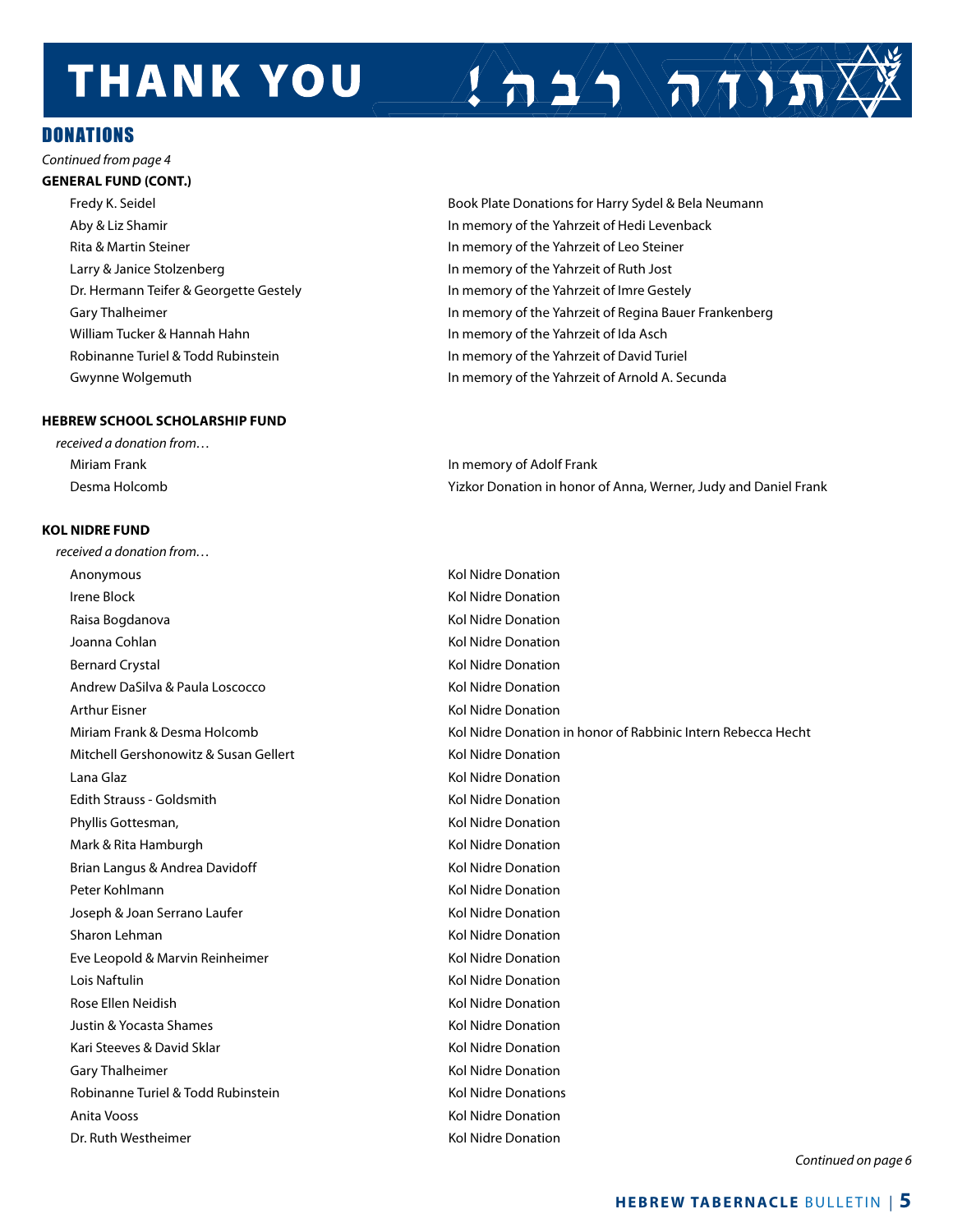## **THANK YOU**

#### **DONATIONS**

*Continued from page 5* **KOL NIDRE FUND (CONT.)**

Robert & Hilary Zatz **Kol Nidre Donation Kol Nidre Donation** 

#### **MUSIC FUND**

*received a donation from…* 

#### **PRINCIPAL'S DISCRETIONARY FUND**

*received a donation from…* 

#### **RABBI'S DISCRETIONARY FUND**

*received a donation from…*

#### **SISTERHOOD FUND**

| received a donation from |                                            |
|--------------------------|--------------------------------------------|
| Dalia Smerka             | In honor of the Sisterhood                 |
| Rob & Linda Wertheimer   | In memory of Ruth Wertheimer's Yahrzeit    |
| Rob & Linda Wertheimer   | In memory of the Yahrzeit of Felice Kalfus |

#### **YIZKOR FUND**

*received a donation from…*  Harold & Ruth Austern **Yizkor Donation** Bernard R. Crystal **Business Community** Pizkor Donation Nina Edwards Yizkor Donation Rashel & David Hochstadt Xandrey Yizkor Donation Susan Kohlmann Yizkor Donation Joseph & Joan Serrano Laufer Theorem Number of Yizkor Donation Eve Leopold & Marvin Reinheimer Vizkor Donation Carol Levner National Carol Levner National Carol Levner National Accord National Accord Vizkor Donation Lois Naftulin Yizkor Donation Rose Ellen Neidish **Yizkor Donation** Gary Thalheimer **Yizkor Donation** Renee Toueg National Communication Communication Network Communication Network Communication

Susan Weiner National Susan Weiner National Susan Weiner Weiner Weiner Weiner Weiner Weiner Weiner Weiner Wein<br>
Textus Susan Weiner National Susan Weiner Weiner Weiner Weiner Weiner Weiner Weiner Weiner Weiner Weiner Wein Robert & Hilary Zatz **Yizkor Donation Properties** 

Robert, Hilary & Eliot Zatz **In honor of Student Cantor Robby Wittner's Senior Recital** 

 $\left( \left. \right. \right. \left. \right)$   $\left( \left. \right. \right. \left. \left. \right)$ 

Harriet & Gene Bailer **In honor of Shofar players on High Holidays** In honor of Shofar players on High Holidays

Leslie Deman In memory of Paula & Richard Deman

 Sharon Lehman Yizkor Donation in memory of Ilona Lehman Robinanne Turiel & Todd Rubinstein Yizkor Donations in memory of Judith Turiel, David Turiel, Noel Robert Rubenstein, Ronald Rubenstein, Michael Winter Anita Vooss Yizkor Donation Randy Weber **The Community Community Community** Present Management Principle in Tribute to Carl Wolf Steven & Amy Wittner Theorem Theorem 2012 Constant Microsoft Constant Microsoft Constant Microsoft Constant Microsoft Constant Microsoft Constant Microsoft Constant Microsoft Constant Microsoft Constant Microsoft Constant Steven & Amy Wittner Yizkor Donation in memory of Fred Wittner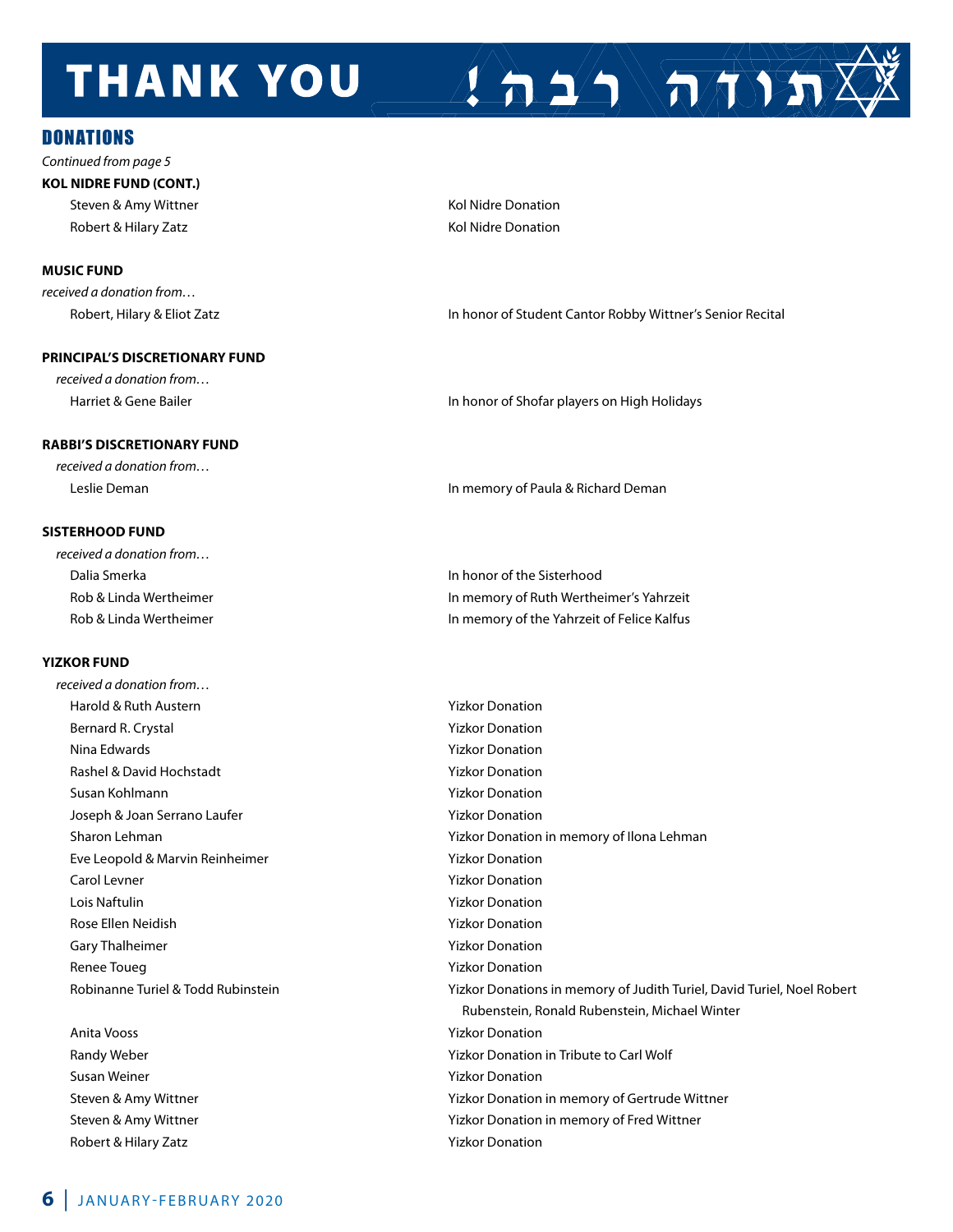#### **CLERGY SEARCH**

*Continued from page 3*

#### **Tabernacle's Bylaws**

According to Tabernacle's Bylaws, the Search Committees ultimately make recommendations of one or more candidates to the Board, which works with the Search Committee to select and recommend a cantor or a rabbi—a selection which is subject to the approval of the Members of the congregation. The President then executes the hiring contract.

Search Committees must keep the names and resumes of candidates completely confidential during the preliminary winter process of reviewing resumes and conducting phone or video screening interviews. During February, leading candidates may be invited to visit the congregation, primarily for an in-person interview with the Search Committee, supplemented by some additional Board Members. This visit may include some other meetings with staff and groups of members.

The Board decides upon a candidate to recommend to the Membership, which is asked to provide their approval. Then a final contract is executed, with a July 1 start date.

*Note: The schedule for applying for clergy student interns begins around the time that the hiring-decision for the PT rabbi or cantor will likely be finalized.*

## Community Comes Together for Interfaith Thanksgiving

**The sixth annual Interfaith Thanksgiving celebration was an unqual-<br>
ified success. Seventeen religious and other neighborhood orga**ified success. Seventeen religious and other neighborhood organizations were represented, and once again, most of the sanctuary was filled. The program was completely child friendly as it featured performances from a number of children's groups: The Washington Heights Community Conservatory of Fine Arts, the children's choir of the Church of Jesus Christ of Latter-Day Saints, the youth of the Church of St. Elizabeth of Hungary, fifth grade students from the afternoon program of Operation Exodus, and of course representatives from the Hebrew Tabernacle Religious School. The blessing of the children in English, Spanish, Hebrew, Arabic, French, and Chinese was certainly a highlight of the program.

The theme of the art exhibit in the Armin and Estelle Gold Wing was Disrupted Lives. In keeping with this theme, we embraced a special family currently living in Holyrood Church who were the victims of the policy of "zero tolerance" and America's unrelenting immigration policies. The family was blessed in English and Spanish and warmly welcomed into our community.

Our guest speaker, Dr. Ruth Westheimer, shared her powerful and heartfelt thoughts with us, drawing on her own life's journey as a Holocaust survivor – and immigrant.

Most of the attendees of the celebration also enjoyed the delicious

## Rabbi Gale's Two Anniversaries

**This spring, our congregation will be celebrating Rabbi Gale's 10-<br>
year anniversary with Hebrew Tabernacle and his 40th anniversary** year anniversary with Hebrew Tabernacle and his 40th anniversary as a rabbi.

In recognition of these milestones, we will be honoring him at our Gala in mid-June! Stay tuned for more details on this festive, fundraising event.

This Jewish year, Rabbi Gale has undertaken the mentoring of two Hebrew Union College seminary interns until June: our returning Student Cantor Robby Wittner plus a Rabbinic Intern Rebecca Hecht. As the year progresses, Rabbi Gale is giving these students opportunities to lead services together, under his guiding eye and with his support.



Thanksgiving dinner at the Fort Washington Collegiate Church. The organization was impeccable and the hospitality was second to none. The outstanding performance of the community band (Iglesia Nuevas Buenas and Uptown Community Church) symbolized our community spirit. A community that bands together stays together!

#### **HEBREW TABERNACLE** BULLETIN | **7**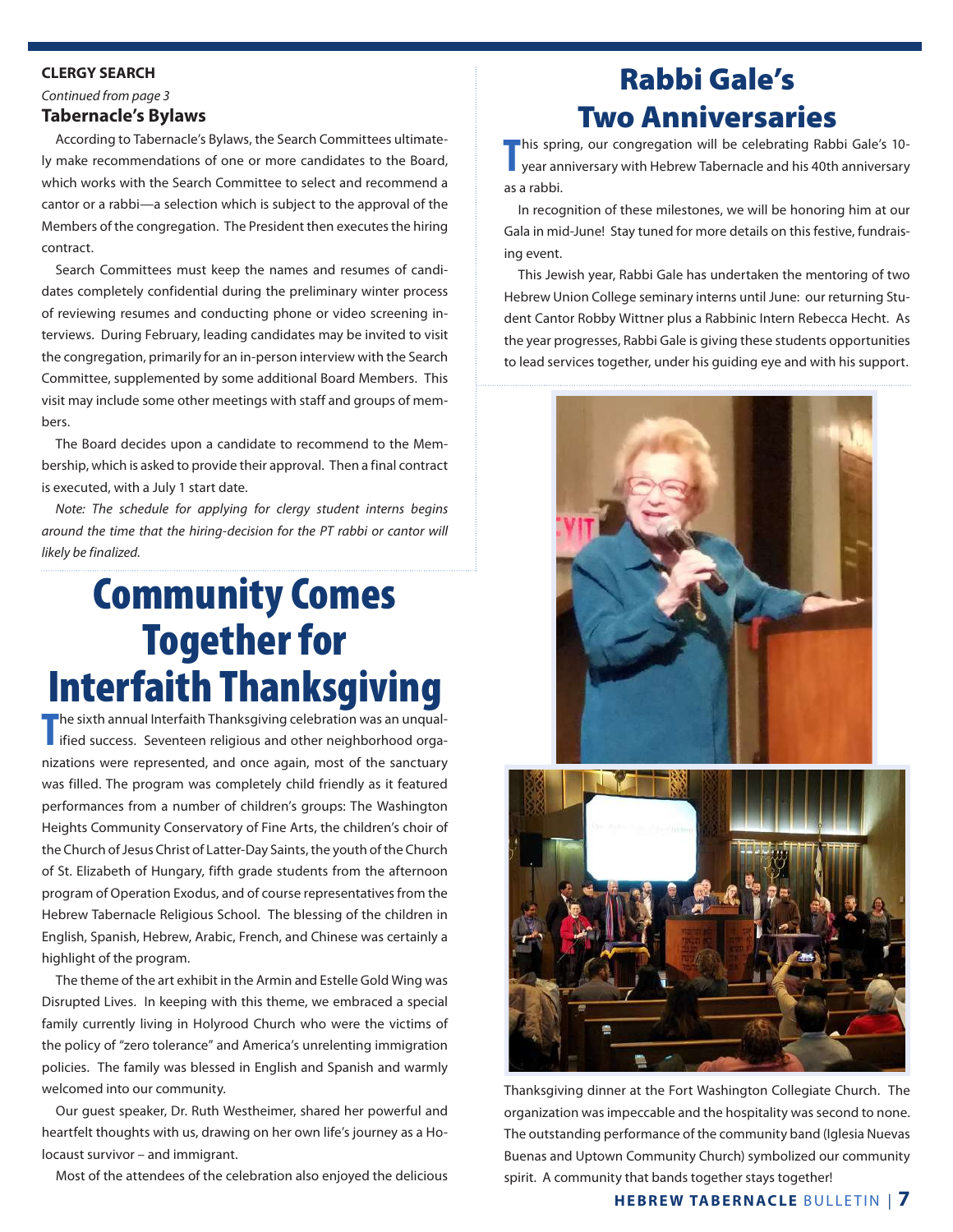#### **IN MEMORIAM**

In grateful memory of the departed whose names are taken from the records of Hebrew Tabernacle and Beth Am and which appear on a separate weekly Yahrzeit list. It is our minhag to read Yahrzeit names at the Shabbat services following the date. **If you would like a name read, please call the office in the preceding week**.

#### **YAHRZEIT LIST**

**January 5 – 11, 2020** Isaac Acker Nathan Thomas Austern Alfred Bacharach Kurt Bachenheimer Charles Bargeski Samuel Berger Bella Bimberg Walter Blankfort Esther Blum Isidore Brown Rochelle Cantor Ludwig Dahlberg Glady Ebel Herman Engel Emma Eschelbacher Walter Frankel Isaac Gitsky Helen Graff Emma Gutmann Henry M. Harris Theresa Heiman Willi Heimann Josef W. Herzberg Joseph Hirschheimer Rudolph Kaufman Philip Laufer Frieda Lesser Augusta Levy Leon Lewin Pauline Morris Sidney C. Norris Thilo Nussbaum Jacob Oppenheimer Celia Perlman Hilde Pollack Ella Reiner Dagmar Rosenbaum Emma L. Samuels Julius Schloss Sophie Waxman Shear Frieda Spaeth Max Steinberg Alfred Steiner Max Teichner

Kurt Vooss Ellen Wall Rudolf Waller Herman Weikersheimer Gretl Weil Rosel Wodowski

#### **January 12 – 18**

 Dr. Arthur Arndt Ruth Batt Hortense Bender Nellie Blum Julia Cahn Gerald Cappel Herman Cohen Leonie Damitt Kurt Elias Caroline Felsenthal Joseph Florsheim Max Florsheim Ida H. Fraade Irma Frankel Joseph Friedland Felice Gould Hugo Gutmann Jeanne Hamburger Louis M. Hart Sidney Hausman Sidney Jacobs Elsa L. Jonas Ludwig Katz Gerda Katzenstein Leopold Kestenbaum Samuel Kirchheimer Natalie Klein William Kunreuther Salomon Loewensberg Joseph Maculla Isidore Mannheim Moritz Marx Fred Mathes Tillie Michel Alfred Mortge Werner H. Norman Henry Oestreicher Ruth Oppenheimer

 Betty Rosenberg Ascher Rosenbluth Sydney Rosenfeld Joseph Rosenthal Clem Salmon Diane Carol Schnee Dr. Solomon Schwartz Mary Seelig William Seideman Hermine Simon Alex Sonnenfeld Alice Sternheimer Max Strauss Martin Thalheimer Tillie Weiler

Lilly Porjesz

#### **January 19 – 25**

Julius Weinstein

 Frieda Adam Bessie Adler Louis Austern Martin Baer Hertha Baumblatt Sally Baumblatt Ruth Bekker Carl Berney Cecile Bialos Daniel Bloch Simon Cohen Milton Dostis Celia Farkas Richard Feist Martin Fleisher Flora Florsheim Sidney Forscher Werner Frank Lina Froehlich Erna H. Furst Emanuel Glantz Sadie Gold Samuel Golden Charlotte Hamburger Louis Herman Dr. Max Hofmann Max Kahn Erna Kastan Felicia Kopydlowski Robert Krause Stephan Leopold Alice Levy Ursula Lichtenstein

 Alice Loewensberg Rabbi Meyer Machlis Isadore Max Oswald H. Mayer Ida Morgenroth Jehuda Naor Emmy Newburger Kate Nordlinger Dr. Arthur Ollendorff Sigmund Rollman Rosalie Rosenbaum Friedelle Rothschild Manuel Saez Hans Samuel Samuel Sommers Louise Stern Ruth Strauss Charles Sussman Harry Wertheim Louis Winkler Fred Wolf Alfred Wurzinger

#### **January 26 – February 1**

Irwin J. Appel James Astor Kaethe Astor Josef Bachenheimer Amalie Barth Ruth Berger Sol Briskie Lieselotte Callman Edward Collin Erna Daniel Stella Daub Esther Engel Frieda Fleishman Greta Friedman Clara Fromm Sylvia Goldberg Lilly Golub Walter Greenbaum Frank Gretzer Simon Gruenbaum Frieda Hanff Cecilia Hirsch Regina Hirsch Rhoda Jaffin Archie Kalmus Max Katz Kurt Kaufmann Continued on page 9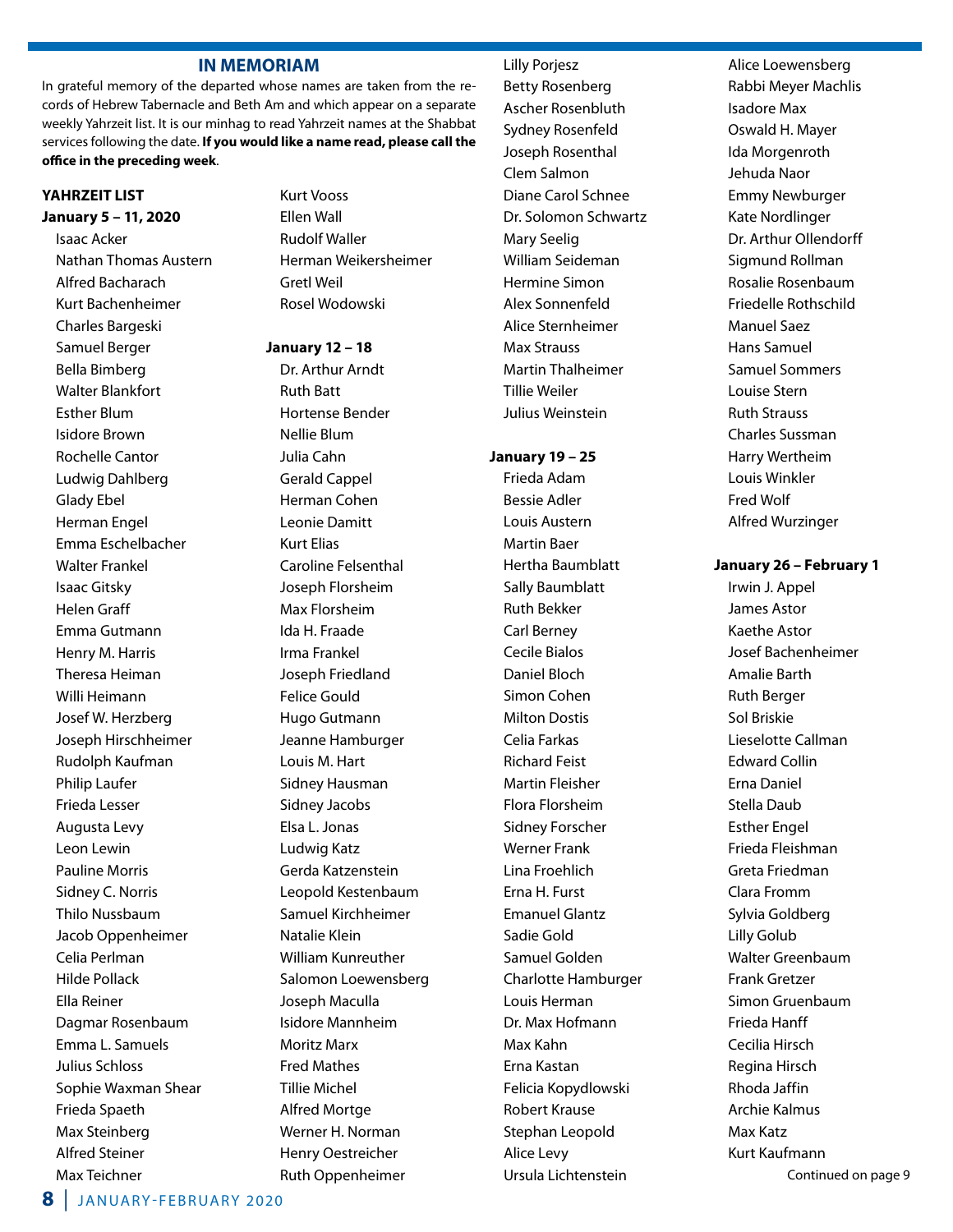#### **YAHRZEIT LIST**

*Continued from page 8* Moses Krotosky Ancel Land Bill Leipzig Susan Leopold Dora Levine Carola Loewenstein David Lowenthal Earl Mable Henry Maienthau Heinz Marx Martha May Paul Meyer Linda Diane Millett Hedwig Mortge Helen Moses Simon Moskowitz Hermann Mueller Elsie Muller Rudolf Neuburg Herbert Neufeld Alexander Ockun Harry M. Osers Henry Phillips Witkie Remiz Ray Rosenfeld Werner Rothenberg Louise Sanders Rose Schwartz Sarah Mode Sichel Norman Steiner Leopold Stiefel Nathan Strauss Rose Strauss Walter Tunick Isidor Weil Carrie Weiler

#### **February 2 – 8**

 Herta Bachenheimer Doris Bader Iosif Barg Ruth Bargeski Joseph Blankenstein Margaret Burckhardt Isaac E. Cohen Leah Coin Eva Davidoff Edward Felsenthal Julia Fleischer Sadie Forman

 Herta Frank Klara Fried Adalbert L. Furst Moritz Gartner Frederick Gerber Albert Heimann John J. Hochstadter Gertrude S. Horowitz Berthold Hutz Jerome Jacobs Frieda Kahn Katherine Karmel Herbert Katz Anna Katzki Hedwig Kesson Betty Kestenbaum Morris Klein Adelheit Klingenstein Paul A. Kohlmann Corinne Lauber Dr. Frederick B. Laufer Rose Levy Bernice Lubich Jennie Malinoff Regina Mandelbaum Milton Marx Sophie Marx Samuel Morgenroth Betty Moser Frieda Moses Richard Mueller Martin Neuhaus Abe Newman Else Newman Julio Ottenheimer Ira Robinson Lenora Miller Robinson Annie Rosenbluth Elga Rosenfeld Herbert Saalfeld Hannah Schaye Polina Schretski Max Schuster William H. Schusterman Luise Seeman Reny Smerka David Strauss Ida Strauss Selma Strauss Joseph Stream

 Frieda Suran Erna Teichner  Rosa Uhlfelder Helen B. Weisel

#### **February 9 – 15**

Leo Barth Walter Bassist Hugo Baumgart Fred Brandon David Brickman Josef Eichenberg Lucy Zobel Eliaser Hermann Englaender Lina Erle Sybille Francke Curt Frankel Amelia Fuld Bertha Gluck Else Godwin Frieda Goetz Max Goldmann Steffie Goldmann Polly Grohs Fred H. Hamburger Rosalie Hart Nathan Hausman Else Heart Harold Hersh Clementine Herz Ernest Hesse Matthew Jacobs Louis Joseph Jenny Kahn Julius Kaufmann Rafael Kohn Mordechai Kohon Ariel 'Eric' Kruk Joan Landauer Stefan Lauber Herbert Lichtstern Margo Lindauer Dr. Israel R. Margolies Dr. Leo Marquith Alfred Mayer Trude Melzer Ernestine Morris Abe Neuman Mark Pomper Marianne Romano Eli Rosenberg Edith Rosenthal Leopold Roth Friederike Rubens

 Dr. Gerda Saul Paul Schiff Arthur Schulhafer Sarah Schweitzer Anna Sedwitz William Smith Samuel Solow Isidor M. Stutz Mary Unger Lotte Wahle Albert Weil Betty C. Weis Friedel Wollmeringer

**February 16 – 22** Louis Allman

> Max Baender Emily Baker Rae Bendheim Helen F. Berg Charles Berger Max Bloch Else Cohn Dorothy Davis William Davis Sari Dolinger Isaac Doniger Ida Dreifus Moritz Eberhardt Alice Eisenheimer Oscar Eisner Caroline Eppstein Martin Fox Harriet Fuss Estelle Gold Teddy Graubard Lillian Gruberg Louis Hart Max Heyman Lilly Heymann Bernard Hirsch Joel S. Hirschfeld Frieda W. Hochberger Leo Hochberger Walter Horn Pauline Isaacs Anni Kastan Solomon Katz Albert Kaufman Sgt. Edmund J. Klingenstein Henry Kohlmann Continued on page 10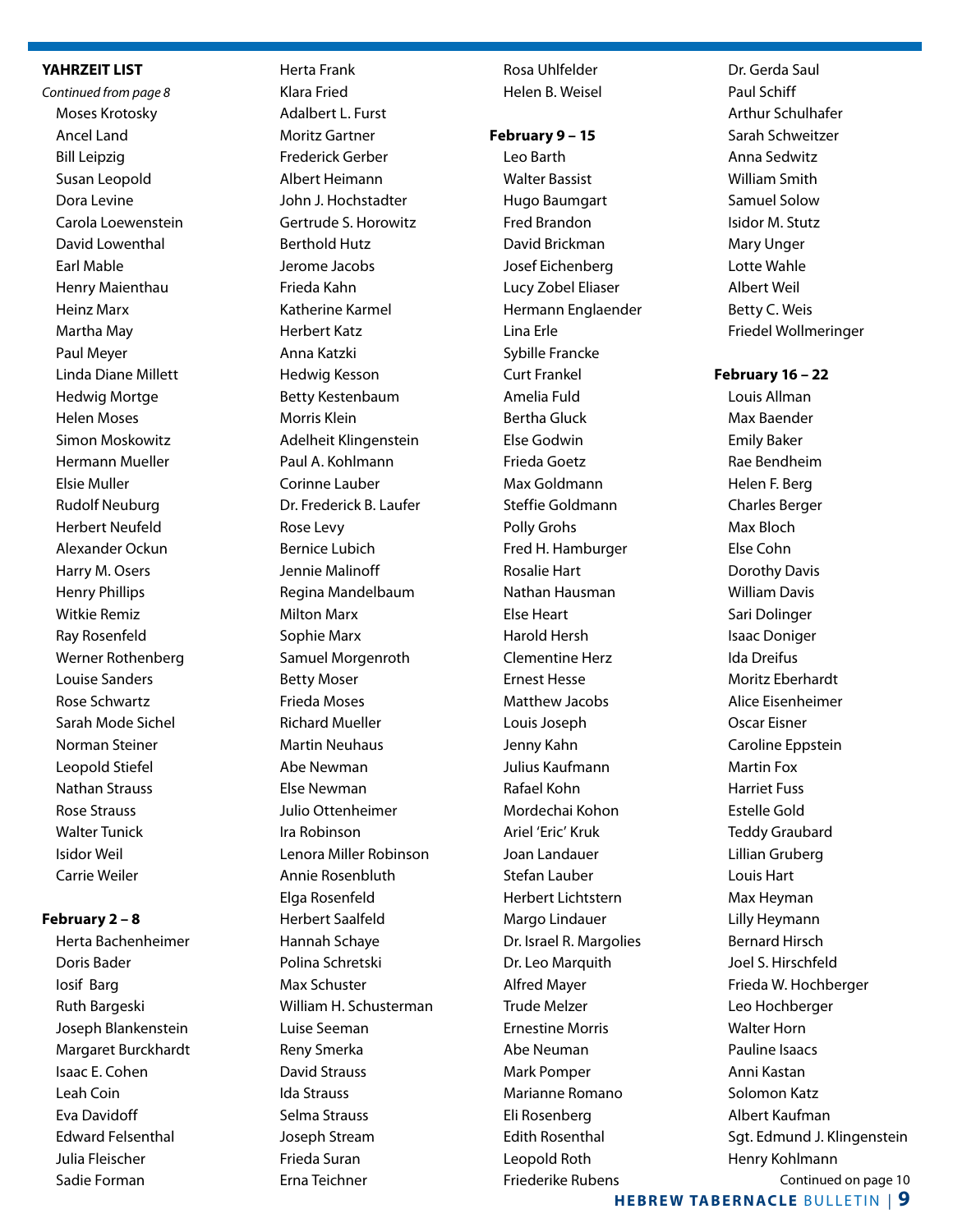#### **YAHRZEIT LIST**

*Continued from page 9* Ernest Landsberg Leopold Levy Marta Lomner Arthur Mayer Elfriede Meininger Carrie Meyer Elsie Monatt Lou Myerson Judes Neuman Ida Neumark Samuel Oberst Helen Oringer Bertha Philipp Julius Philipp Ruth Priest Pollitz Irwin Reutlinger Jeanie Rosenzveig Elsye R. Rothschild Paula Salzman

 Norma Scharmaz Lillian Schwartz Jennie Schwarzbaum Moritz Schwarzbaum Fannie Sofransky Walter Sondhelm Fritz Strauss Jerome Vigushin Ida Weinschenck Philip Weinstat Max Wetzler Ann Zizmor

#### **February 23 – 29**

 Rose Adler Clara Arnstein Edward Baar Julius Baer Hedda Blum Moses David Gerda Dittman Morris Duhan Helen Eckstein David Finkelstein Elsie Frank Adolph Gerson Minnie Glauber Nasha Hamlet Liselotte Hartmann Cynthia Holcomb Hall Milton Hymes Irma Isner Siegmund Jaeger Leopold Kende Harry Kessler Herman Kestenbaum Isidore M. King Hannah Kirchheimer Susan Kun Leddy Clara Levin Harriet Loeb Sophie Malvin

 Hyman Mandelsberg Eugene Marx Hertha Marx Sophie Mayer Gerda Nesselroth Amalia Neugarten Hermann Pomper Henrietta Rothschild Arthur Saalfeld Paul Schachter Abraham Schwartz Edward Sink Julius Sommer Peter Spivack Jacob Steuerman Leon Walter Samuel Weitzenhoffer Johanna Wiersch Rosa Winkler Eric Wolff

## Worshipping, Learning, and Growing with Rabbinic Intern Rebecca Hecht

**B**eing part of the Hebrew Tabernacle family gives us many opportunities to share in worship and explore our relationship to Judaism. This winter, we have had many chances to learn with Rabbinic Intern Rebecca Hecht, who has been teaching at our services, in collaboration with Student Cantor Robby Wittner and her mentor, Rabbi Jeffrey Gale.

On December 4, a dozen adult congregants discussed this theme: 'Tis the Season: A Discussion about Hanukkah, Christmas, and our Modern Jewish Families. As Jews in the United States, we experience both the benefits and the challenges of living in a multi-religion society. And our 21st-century Reform communities are home to many families with religiously diverse experiences. We shared experiences, hopes, and challenges about the holiday season, as Jews and as parents raising Jewish children. Intern Hecht offered some ideas for countering the excessive commercialism that threatens to take over our family holidays.

On Shabbat (Dec. 7) she continued her series of sermons on the prayers and songs that make up our liturgy. She linked Jacob's awe at the miracle of the ladder to heaven and God's presence by his side to our Shabbat morning prayers, which begin with our expressions of gratitude for the wonders of our bodies and our souls. When we acknowledge of the miracles of everyday life, we voice our recognition of the gift of being able to wake, to see, to stand, to dress, to participate in life for another day…. We may not see angels ascending and descending on a stairway to heaven, nor find God standing beside us,

ready to share words of comfort. But we can try each day to wake up a little bit more to the small wonders of daily life.

Please join us for these wonderful upcoming services and events:

- Fri. Jan. 10: Rebecca Hecht will co-lead Family Service
- Shabbat, January 25: Hecht will chant Torah, preach (10 am) and lead a Rosh Chodesh discussion over lunch at noon.
- Wed. Jan. 29: Hecht will lead Adult Study, 7:30-8:30pm
- Thurs. Feb. 13: Hecht will lead Adult Study, 7:30-8:30pm
- Fri. Feb. 14: Co-lead Tot Shabbat (6pm) and teach at Kabbalat Shabbat service (6:45pm)
- Shabbat Feb. 15: She will chant Torah and preach (10 am)

Please check our website for updates and information on Hecht's services and Adult Study sessions. You will be glad you came.

### News from HT Sisterhood!

he Hebrew Tabernacle Sisterhood has some exciting news to share. First, we are planning to resume weekly meetings in March. he Hebrew Tabernacle Sisterhood has some exciting news to For more information about upcoming Sisterhood meetings, please contact Diana Douglas at dianaddouglas@hotmail.com.

 At Hebrew Tabernacle, Family Services are always worthwhile and exciting for all ages. The Sisterhood will be a part of the Family Service on Friday, February 7, hosting a brief presentation by Sharon Sobel from the Speaker's Bureau of Women of Reform Judaism during the service. Join us afterwards in the Social Hall for dinner and presentations by Hebrew School Students, followed by a Sisterhood "Meet and Greet" in Classroom 2 with wine and cheese.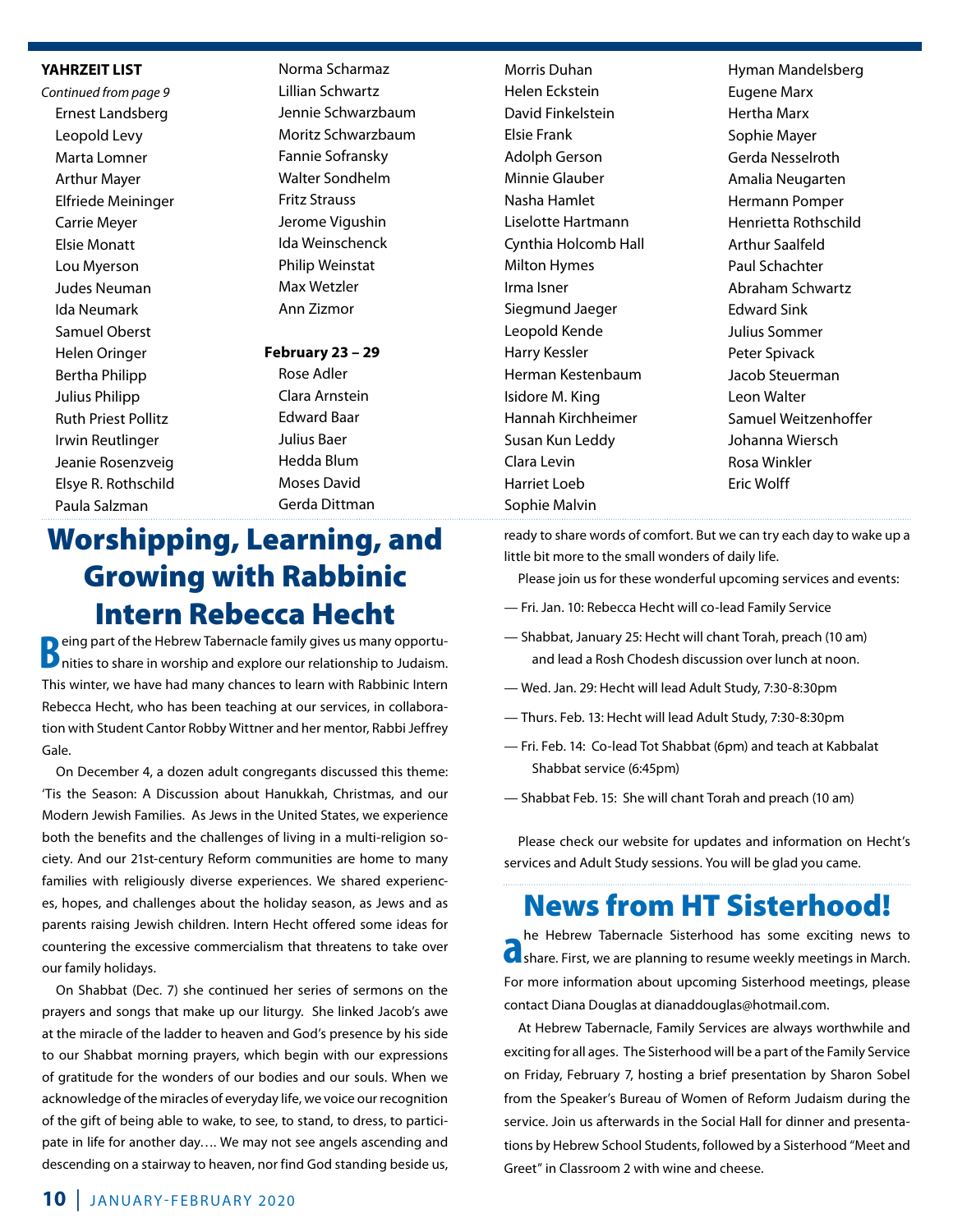The Hebrew Tabernacle's Armin and Estelle Gold Wing Gallery January - February, 2020 Exhibit **NOAH BAUMWOLL - Metal Work MIRRORS OF THE DIVINE SPARK** 





**Heart Open Yogi** 14" x 15" welded steel painted with a translucent solvent dye to allow the metal to shine through.

#### **Artist's Statement:**

Out of cold hard metal, I fabricate cityscapes, altars and temples, gods and goddesses, and warm, friendly life forms that dance, meditate, play music, and do yoga.

Much of my inspiration comes from the strong influence of New York City, where I grew up, as well as my deep appreciation and interest in the colors, culture, and music of the world, with particular connection and delight in the spiritual traditions of India, Jamaica, and Judaism. I seek to integrate these and other seemingly disparate cross cultural connections and traditions into a cohesive oneness.

I would like my art to be appreciated as a celebration of life, a fusion of all means of artistic expression, and a mirror of the divine spark that lives inside us all. https://noahart.com

### **MEET THE ARTIST OPENING RECEPTION**

SATURDAY, JANUARY 11 Noon - 1:30 PM

(begin with Sabbath Services at 10 AM)

**Hebrew Tabernacle's Armin and Estelle Gold Wing Gallery** 551 Ft. Washington Ave. @ 185 St. NY, NY 10033



HebrewTabernacle.org 212-568-8304 Free admission Open Mon, Wed, Fri, 9:30 AM - 4:45 PM. Also open some evenings, weekends after services, and by appointment with the artist. Wheelchair accessible. **Volunteer Curator: Regina Gradess** 

**Exhibit closes February 28th.**